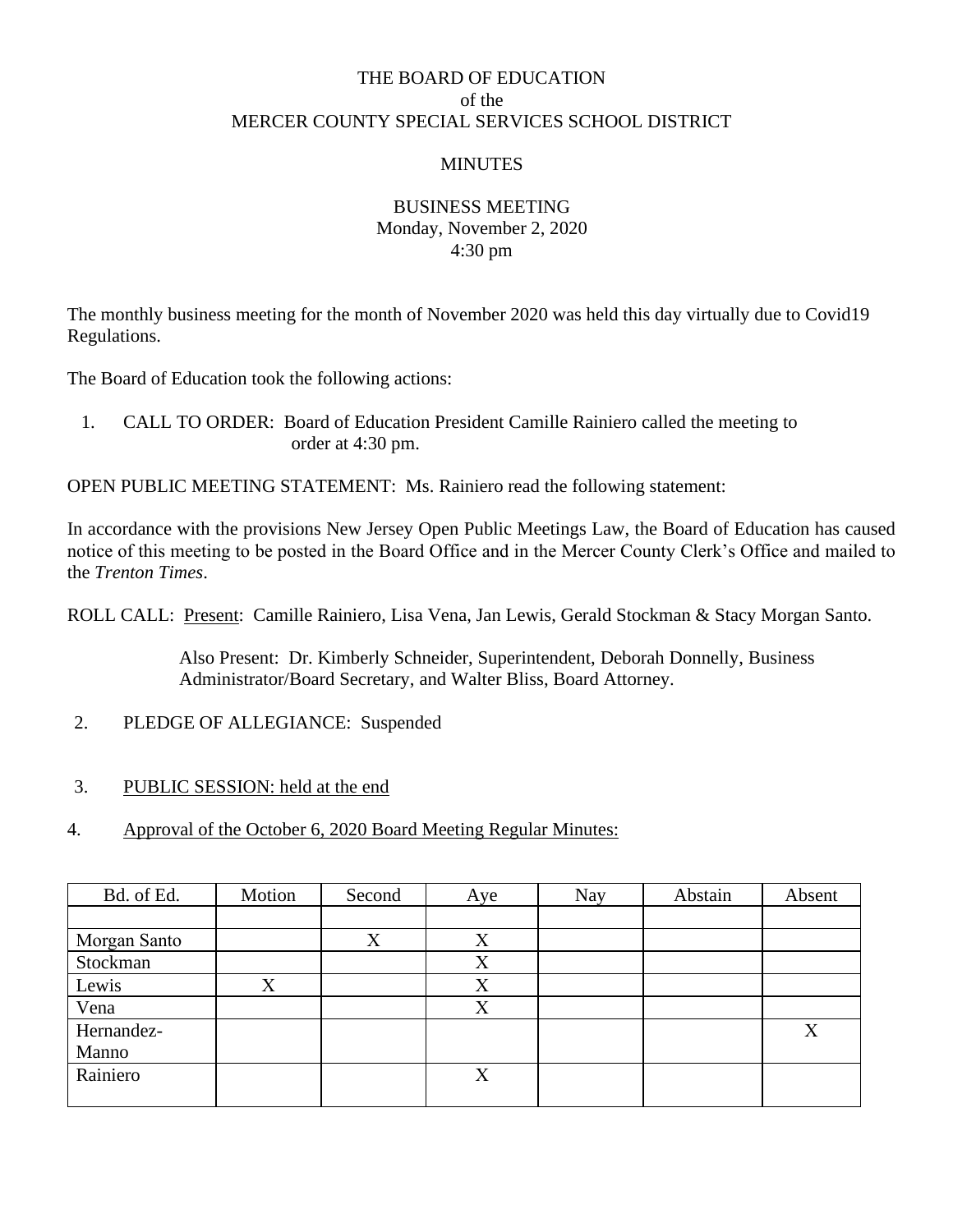#### 5. Bills To Be Approved totaling \$3,789,633.91 and authorization of transfers within program areas as approved by the Superintendent

| Bd. of Ed.   | Motion | Second | Aye               | Nay | Abstain | Absent |
|--------------|--------|--------|-------------------|-----|---------|--------|
|              |        |        |                   |     |         |        |
| Morgan Santo |        |        | X                 |     |         |        |
| Stockman     |        | X      | Χ                 |     |         |        |
| Lewis        | v<br>л |        | $\Lambda$         |     |         |        |
| Vena         |        |        | $\mathbf{v}$<br>Λ |     |         |        |
| Hernandez-   |        |        |                   |     |         | X      |
| Manno        |        |        |                   |     |         |        |
| Rainiero     |        |        | X                 |     |         |        |

### 6. Board Secretary/Treasurer's Report for September 2020

| Bd. of Ed.   | Motion | Second | Aye               | <b>Nay</b> | Abstain | Absent            |
|--------------|--------|--------|-------------------|------------|---------|-------------------|
|              |        |        |                   |            |         |                   |
| Morgan Santo |        |        | X                 |            |         |                   |
| Stockman     |        |        | X                 |            |         |                   |
| Lewis        |        | X      |                   |            |         |                   |
| Vena         | X      |        | X                 |            |         |                   |
| Hernandez-   |        |        |                   |            |         | $\rm\overline{X}$ |
| Manno        |        |        |                   |            |         |                   |
| Rainiero     |        |        | $\mathbf{v}$<br>Λ |            |         |                   |

- 7. Correspondence & Communications The Code of Ethics was presented to the Board By Board Attorney, Walter Bliss as required by law.
- 8. Committee Reports None
- 9. Superintendent's Report None

New/Special Projects: None

Recommend Board approve the following:

### PERSONNEL & ADDENDUM

BE IT RESOLVED That the Board of Education does hereby approve the following appointments, reappointments, adjustments, resignations, terminations, retirements, leaves, transfers, suspensions, and requests for expedites, emergency certification for the School Year 2020 – 2021 as recommended by the Superintendent.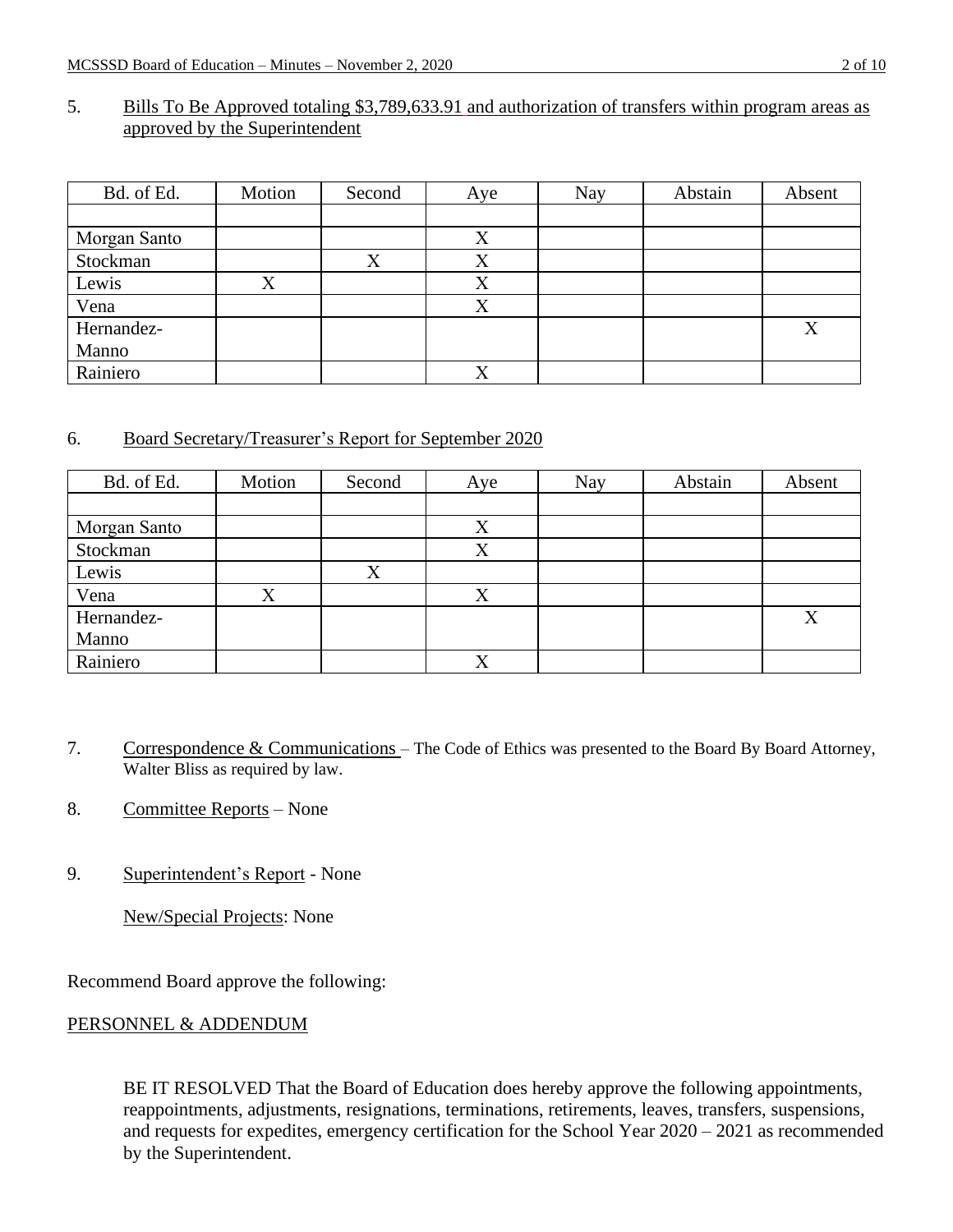BE IT FURTHER RESOLVED That the Board of Education submit to the County Superintendent, as required, applications for emergency hiring and the applicants' attestations that they have not been convicted of any disqualifying crime pursuant to the provisions of N.J.S.A. 18A:6-7.1 et seq, N.J.S.A. 18A:39-17 et seq, or N.J.S.A. 18A:6-4.13 et seq.

Appointments, Re-Appointments, Resignations, Leaves, Retirements, etc., (Attachment 9A) and addendum.

| Bd. of Ed.   | Motion | Second            | Aye | Nay | Abstain | Absent |
|--------------|--------|-------------------|-----|-----|---------|--------|
|              |        |                   |     |     |         |        |
| Morgan Santo |        |                   | X   |     |         |        |
| Stockman     |        |                   | X   |     |         |        |
| Lewis        | X      |                   | X   |     |         |        |
| Vena         |        | $\rm\overline{X}$ | X   |     |         |        |
| Hernandez-   |        |                   |     |     |         | X      |
| Manno        |        |                   |     |     |         |        |
| Rainiero     |        |                   | X   |     |         |        |

• Job description – Physical Therapy Classroom Assistant (Attachment 9-B)

| Bd. of Ed.   | Motion            | Second | Aye               | Nay | Abstain | Absent |
|--------------|-------------------|--------|-------------------|-----|---------|--------|
|              |                   |        |                   |     |         |        |
| Morgan Santo |                   |        | X                 |     |         |        |
| Stockman     |                   |        | X                 |     |         |        |
| Lewis        | $\rm\overline{X}$ |        | X                 |     |         |        |
| Vena         |                   | X      | X                 |     |         |        |
| Hernandez-   |                   |        |                   |     |         | X      |
| Manno        |                   |        |                   |     |         |        |
| Rainiero     |                   |        | $\mathbf{x}$<br>Λ |     |         |        |

## **MISCELLANEOUS:**

• MCSSSD Special Education & Child Study Team Procedure Reference Guide (no changes) (*For Review in the Office of the Assistant Superintendent*)

| Bd. of Ed.   | Motion | Second | Aye          | Nay | Abstain | Absent |
|--------------|--------|--------|--------------|-----|---------|--------|
|              |        |        |              |     |         |        |
| Morgan Santo |        |        | X            |     |         |        |
| Stockman     |        |        | X            |     |         |        |
| Lewis        | X      |        | X            |     |         |        |
| Vena         |        | Χ      | v            |     |         |        |
| Hernandez-   |        |        |              |     |         | X      |
| Manno        |        |        |              |     |         |        |
| Rainiero     |        |        | $\mathbf{v}$ |     |         |        |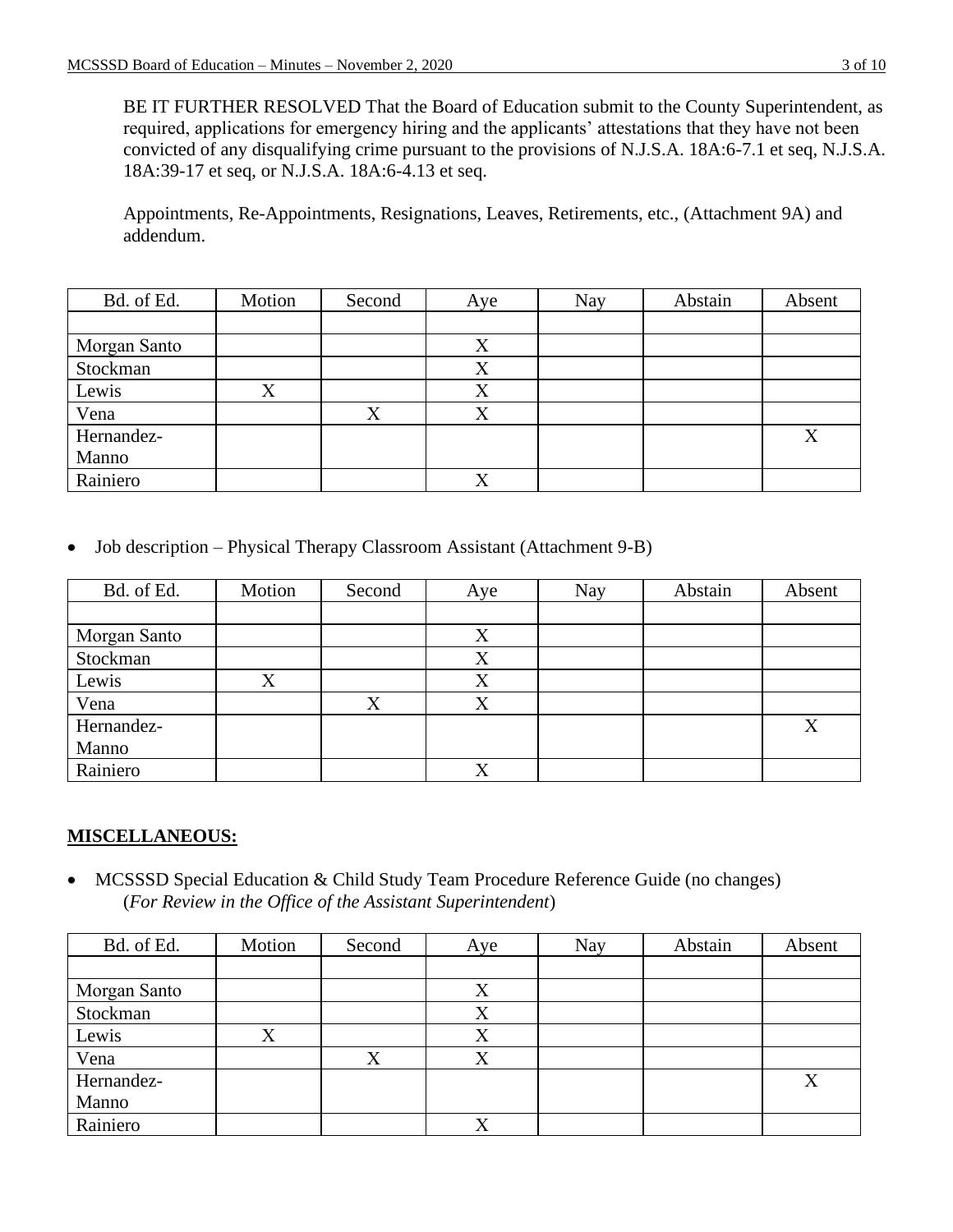• Revised and/or New Policies, Regulations, or By-Laws - First Reading (Attachment 9-C)

**First Reading** - Revised and/or New Policies, Regulations, or By-Laws

```
BYLAWS
   NONE
POLICIES
      P1620 Administrative Employment Contracts (M)
      P6440 Cooperative Purchasing (M)
      P7450 Property Inventory (M)
REGULATIONS
   NONE
```
**Second Reading** - Revised and/or New Policies, Regulations, or By-Laws

*BYLAWS* NONE *POLICIES* NONE *REGULATIONS* NONE **Abolished** - Policies, Regulations, or By-Laws NONE

| Bd. of Ed.   | Motion | Second         | Aye               | Nay | Abstain | Absent  |
|--------------|--------|----------------|-------------------|-----|---------|---------|
|              |        |                |                   |     |         |         |
| Morgan Santo |        |                | $\rm\overline{X}$ |     |         |         |
| Stockman     |        |                | X                 |     |         |         |
| Lewis        | X      |                | X                 |     |         |         |
| Vena         |        | v<br>$\lambda$ | $\mathbf{v}$<br>A |     |         |         |
| Hernandez-   |        |                |                   |     |         | $\rm X$ |
| Manno        |        |                |                   |     |         |         |
| Rainiero     |        |                | v                 |     |         |         |

#### **REPORTS:**

• Fire and Security Drill(s) for the month of October 2020 (Attachment 9-D)

| Bd. of Ed.   | Motion            | Second | Aye               | Nay | Abstain | Absent |
|--------------|-------------------|--------|-------------------|-----|---------|--------|
|              |                   |        |                   |     |         |        |
| Morgan Santo |                   |        | X                 |     |         |        |
| Stockman     |                   |        | X                 |     |         |        |
| Lewis        | $\rm\overline{X}$ |        | X                 |     |         |        |
| Vena         |                   | X      | X                 |     |         |        |
| Hernandez-   |                   |        |                   |     |         | X      |
| Manno        |                   |        |                   |     |         |        |
| Rainiero     |                   |        | $\mathbf{x}$<br>Λ |     |         |        |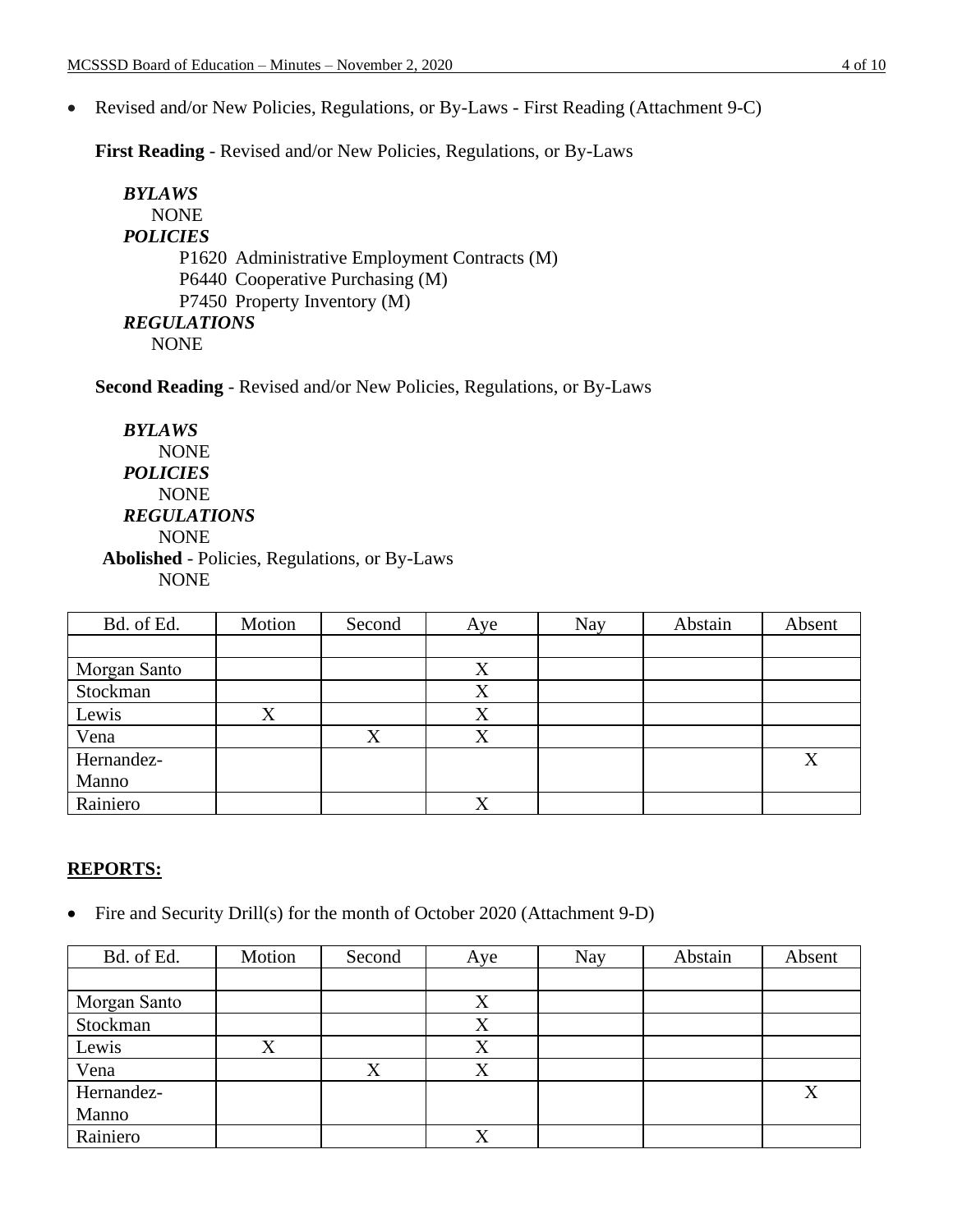| <b>Month</b> | <b>Investigations</b> | <b>HIR</b> | <b>Non-HIB</b> |
|--------------|-----------------------|------------|----------------|
|              |                       |            |                |
| August       |                       |            |                |
| September    |                       |            |                |
| October      |                       |            |                |
| <b>TOTAL</b> |                       |            |                |

• Harassment, Intimidation & Bullying as of October 2020:

| Bd. of Ed.   | Motion | Second           | Aye               | Nay | Abstain | Absent |
|--------------|--------|------------------|-------------------|-----|---------|--------|
|              |        |                  |                   |     |         |        |
| Morgan Santo |        |                  | $\rm\overline{X}$ |     |         |        |
| Stockman     |        |                  | X                 |     |         |        |
| Lewis        | v      |                  |                   |     |         |        |
| Vena         |        | $\mathbf v$<br>л | $\rm\overline{X}$ |     |         |        |
| Hernandez-   |        |                  |                   |     |         | X      |
| Manno        |        |                  |                   |     |         |        |
| Rainiero     |        |                  |                   |     |         |        |

• Enrollment Data as of October 2020

|                 | July | Aug | <b>Sep</b> | <b>Oct</b> | <b>Nov</b> | <b>Dec</b> | Jan | Feb | Mar | Apr | May | June |
|-----------------|------|-----|------------|------------|------------|------------|-----|-----|-----|-----|-----|------|
| 2019-<br>2020   | 497  | 498 | 548        | 546        | 546        | 551        | 544 | 559 | 563 | 561 | 561 | 560  |
| $2020-$<br>2021 | 428  | 428 | 496        | 501        |            |            |     |     |     |     |     |      |

|                                 | 09/30/2020 | 10/31/2020 |
|---------------------------------|------------|------------|
| Mercer High School              | 236        | 240        |
| <b>Mercer Elementary School</b> | 188        | 192        |
| <b>Regional Day</b>             |            |            |
| Joseph F. Cappello School       |            |            |
| TOTAI:                          |            |            |

| Bd. of Ed.   | Motion  | Second | Aye | Nay | Abstain | Absent |
|--------------|---------|--------|-----|-----|---------|--------|
|              |         |        |     |     |         |        |
| Morgan Santo |         |        | X   |     |         |        |
| Stockman     |         |        | Χ   |     |         |        |
| Lewis        | $\rm X$ |        | X   |     |         |        |
| Vena         |         | X      | X   |     |         |        |
| Hernandez-   |         |        |     |     |         | X      |
| Manno        |         |        |     |     |         |        |
| Rainiero     |         |        |     |     |         |        |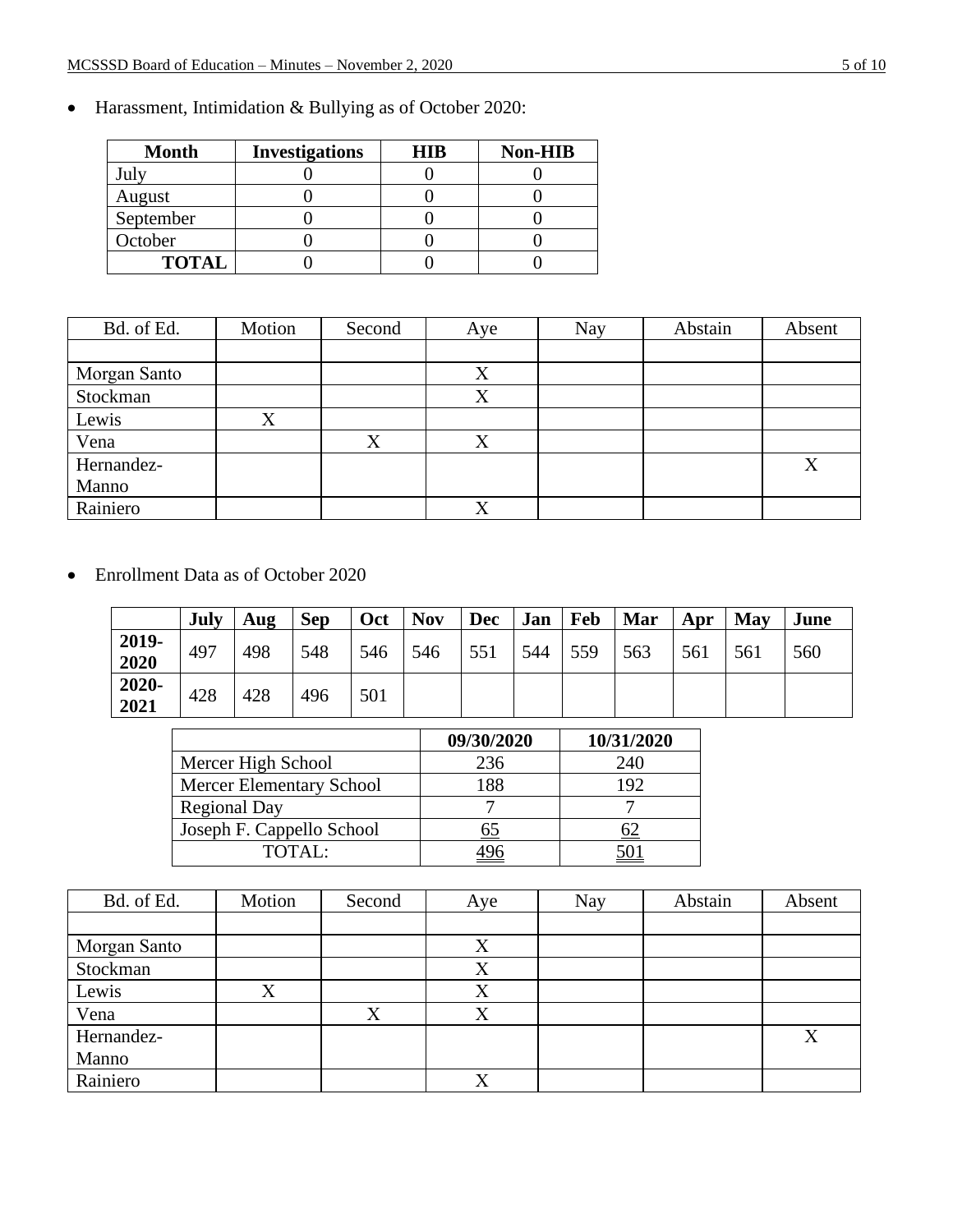## 11. **NEW BUSINESS**

Recommend Board approve the following:

a. Approve the MCSSSD Budget Planning Schedule for 2021/2022 (Attachment 11-a).

| Bd. of Ed.   | Motion | Second | Aye               | <b>Nay</b> | Abstain | Absent |
|--------------|--------|--------|-------------------|------------|---------|--------|
|              |        |        |                   |            |         |        |
| Morgan Santo |        |        | X                 |            |         |        |
| Stockman     |        | X      | X                 |            |         |        |
| Lewis        | Χ      |        | X                 |            |         |        |
| Vena         |        |        | $\mathbf{v}$<br>Λ |            |         |        |
| Hernandez-   |        |        |                   |            |         | X      |
| Manno        |        |        |                   |            |         |        |
| Rainiero     |        |        |                   |            |         |        |

b. Approve the addition of Direct Access Design EDU Plan with Horizon BC/BS of New Jersey in accordance with P.L. 2020 Chapter 44 (S2273/A20) (Attachment 11-b).

| Bd. of Ed.   | Motion | Second | Aye              | Nay | Abstain | Absent |
|--------------|--------|--------|------------------|-----|---------|--------|
|              |        |        |                  |     |         |        |
| Morgan Santo |        |        | Χ                |     |         |        |
| Stockman     |        | X      | X                |     |         |        |
| Lewis        | X      |        | X                |     |         |        |
| Vena         |        |        | $\mathbf v$<br>Λ |     |         |        |
| Hernandez-   |        |        |                  |     |         | X      |
| Manno        |        |        |                  |     |         |        |
| Rainiero     |        |        | v                |     |         |        |

c. Approve the services of Nick Sakowski to support a marketing plan for Mercer County Special Services School District effective July 1, 2020 through June 30, 2021 at the rate of \$40. per hour not to exceed \$2,000.

| Bd. of Ed.   | Motion | Second | Aye     | <b>Nay</b> | Abstain | Absent |
|--------------|--------|--------|---------|------------|---------|--------|
|              |        |        |         |            |         |        |
| Morgan Santo |        |        | X       |            |         |        |
| Stockman     |        | v<br>Λ | X       |            |         |        |
| Lewis        | Х      |        | Χ       |            |         |        |
| Vena         |        |        | Χ       |            |         |        |
| Hernandez-   |        |        |         |            |         | X      |
| Manno        |        |        |         |            |         |        |
| Rainiero     |        |        | $\rm X$ |            |         |        |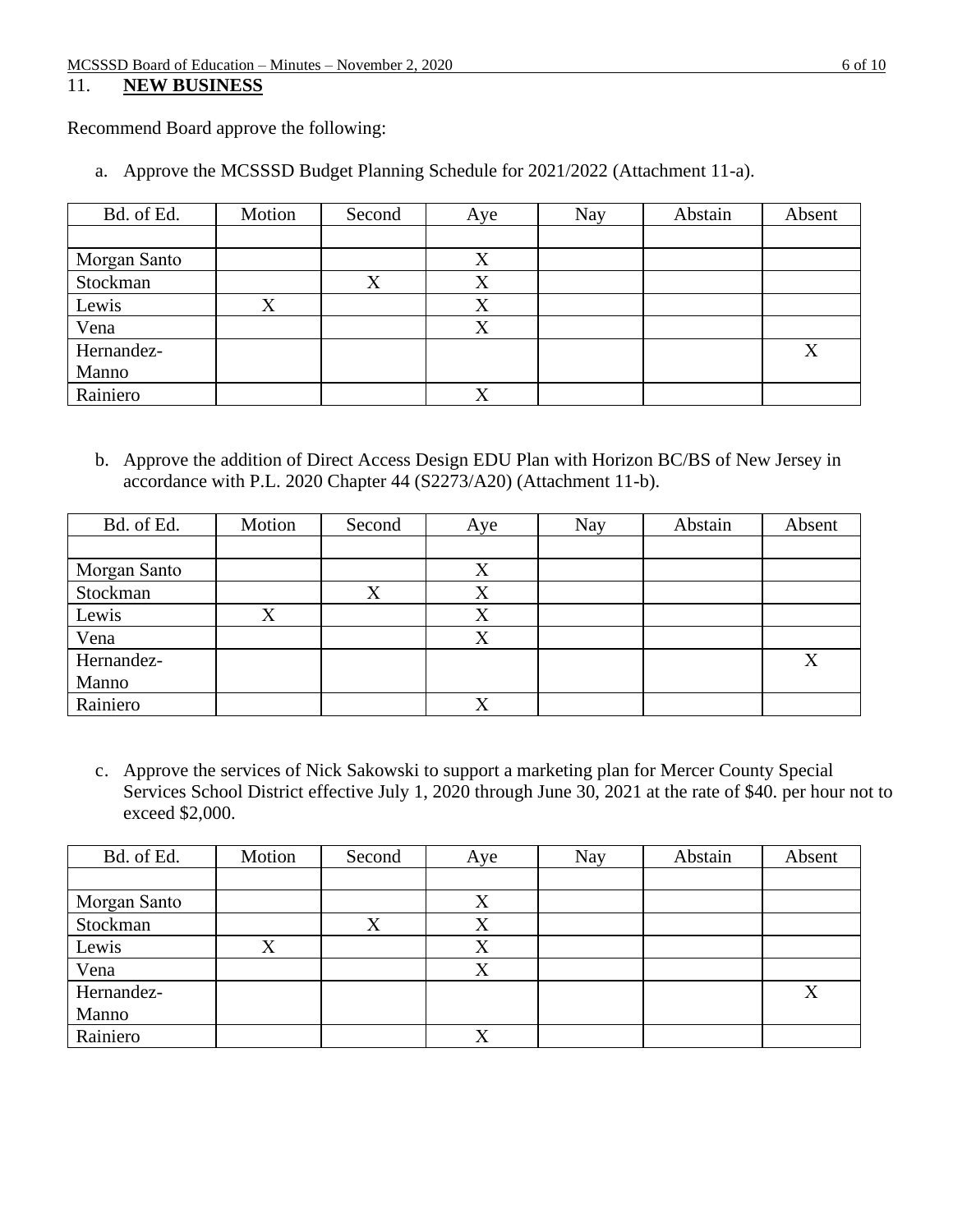d. Approve Change of Use of Educational Space (Attachment 11-d).

| Bd. of Ed.   | Motion  | Second | Aye | Nay | Abstain | Absent |
|--------------|---------|--------|-----|-----|---------|--------|
|              |         |        |     |     |         |        |
| Morgan Santo |         |        | X   |     |         |        |
| Stockman     |         | X      | X   |     |         |        |
| Lewis        | $\rm X$ |        | X   |     |         |        |
| Vena         |         |        | X   |     |         |        |
| Hernandez-   |         |        |     |     |         | X      |
| Manno        |         |        |     |     |         |        |
| Rainiero     |         |        |     |     |         |        |

e. Staff and Student Travel (Attachment 11-e).

| Bd. of Ed.   | Motion            | Second | Aye         | <b>Nay</b> | Abstain | Absent |
|--------------|-------------------|--------|-------------|------------|---------|--------|
|              |                   |        |             |            |         |        |
| Morgan Santo |                   |        | $\rm X$     |            |         |        |
| Stockman     |                   | X      | X           |            |         |        |
| Lewis        | $\rm\overline{X}$ |        | X           |            |         |        |
| Vena         |                   |        | X           |            |         |        |
| Hernandez-   |                   |        |             |            |         | X      |
| Manno        |                   |        |             |            |         |        |
| Rainiero     |                   |        | $\mathbf v$ |            |         |        |

f. Approval of Transportation Contract(s), Bids, Renewals and Addendum (11-f).

| Bd. of Ed.   | Motion | Second | Aye               | Nay | Abstain | Absent |
|--------------|--------|--------|-------------------|-----|---------|--------|
|              |        |        |                   |     |         |        |
| Morgan Santo |        |        | $\rm\overline{X}$ |     |         |        |
| Stockman     |        | Χ      | X                 |     |         |        |
| Lewis        | X      |        | $\rm X$           |     |         |        |
| Vena         |        |        | $\mathbf{v}$<br>Λ |     |         |        |
| Hernandez-   |        |        |                   |     |         | X      |
| Manno        |        |        |                   |     |         |        |
| Rainiero     |        |        | $\mathbf{v}$<br>л |     |         |        |

g. Miscellaneous Equipment Disposal List (Attachment 11-g).

| Bd. of Ed.   | Motion | Second | Aye         | Nay | Abstain | Absent |
|--------------|--------|--------|-------------|-----|---------|--------|
|              |        |        |             |     |         |        |
| Morgan Santo |        |        | X           |     |         |        |
| Stockman     |        | X      | X           |     |         |        |
| Lewis        | X      |        | X           |     |         |        |
| Vena         |        |        | v           |     |         |        |
| Hernandez-   |        |        |             |     |         | X      |
| Manno        |        |        |             |     |         |        |
| Rainiero     |        |        | $\mathbf v$ |     |         |        |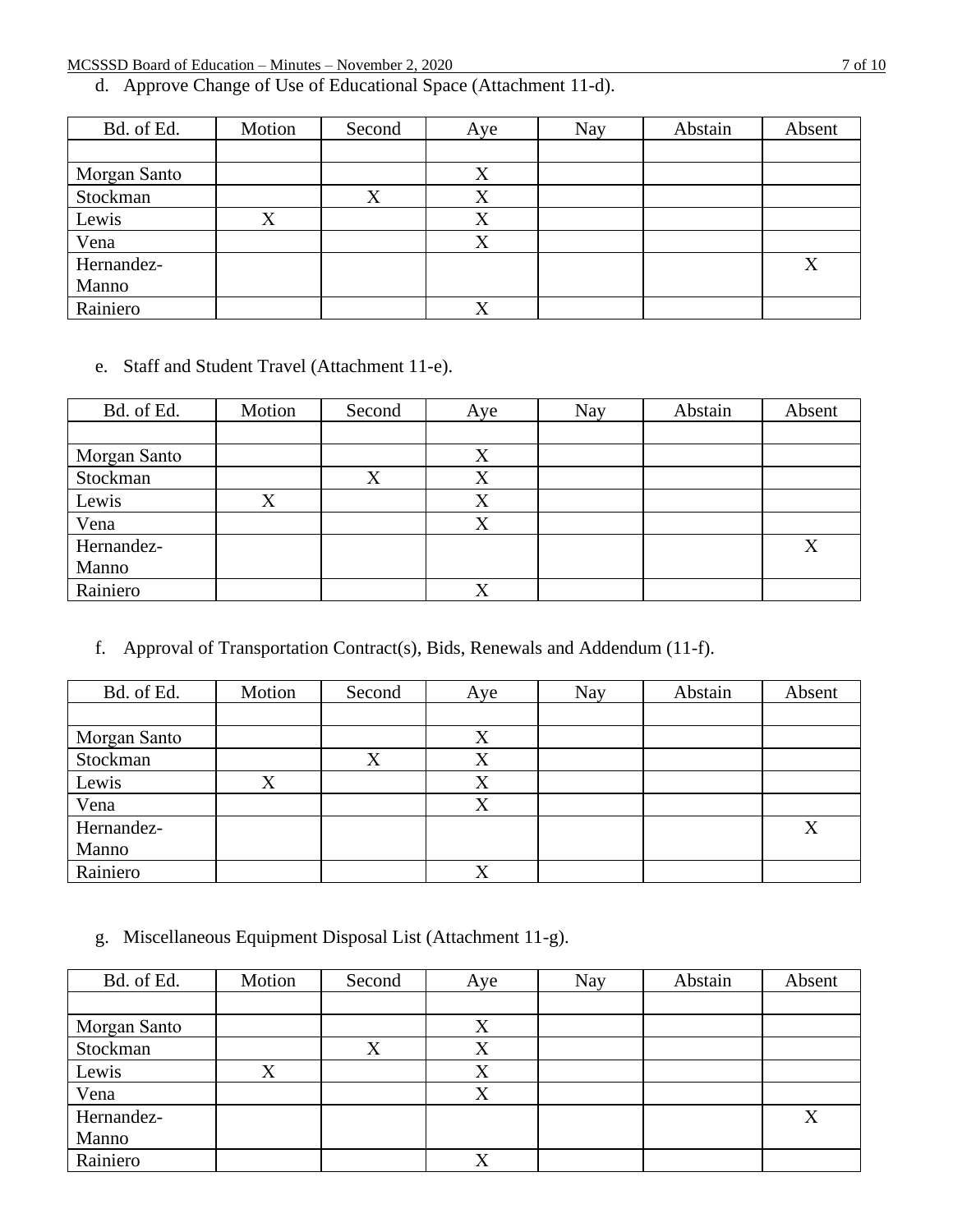h. Approve to continue the Group Disability coverage with Standard Life Insurance Company year 2 of 2 beginning January 1, 2021 through December 31, 2022 with a rate guarantee of \$25.15 per employee per month.

| Bd. of Ed.   | Motion | Second | Aye | <b>Nay</b> | Abstain | Absent |
|--------------|--------|--------|-----|------------|---------|--------|
|              |        |        |     |            |         |        |
| Morgan Santo |        |        | X   |            |         |        |
| Stockman     |        | X      | X   |            |         |        |
| Lewis        | X      |        | X   |            |         |        |
| Vena         |        |        | X   |            |         |        |
| Hernandez-   |        |        |     |            |         | X      |
| Manno        |        |        |     |            |         |        |
| Rainiero     |        |        | v   |            |         |        |

i. Approve the Parking Use Agreement between Mercer County Special Services School District and the Special Parent Advocacy Group (Attachment 11-i).

| Bd. of Ed.   | Motion            | Second | Aye               | Nay | Abstain | Absent |
|--------------|-------------------|--------|-------------------|-----|---------|--------|
|              |                   |        |                   |     |         |        |
| Morgan Santo |                   |        | X                 |     |         |        |
| Stockman     |                   | X      | X                 |     |         |        |
| Lewis        | $\rm\overline{X}$ |        | X                 |     |         |        |
| Vena         |                   |        | X                 |     |         |        |
| Hernandez-   |                   |        |                   |     |         | X      |
| Manno        |                   |        |                   |     |         |        |
| Rainiero     |                   |        | $\rm\overline{X}$ |     |         |        |

# 12. PUBLIC SESSION:

Dr. Schneider reported we are working with principals and teams to open on November 9, 2020. We are watchful of the Governor's Office in terms of a safe open. If we should hear anything different, we would make the appropriate changes.

Maureen Welsh, Teacher at MHS asked about the rehire of Trenton one on one's. Dr. Schneider reported that Mr. Bliss and Mr. Bittings are involved.

Denise Dombkoski, OT and JFC asked if staff or student are sick how are we contacted?

Dr. Schneider responded the NJDOH and CDS has guidance on how to communicate with staff and parents. Nurses will be in touch with Administration and via contact tracing those involved will be identified and contact the DOH who leads us through the process. We will notify the District that an event has occurred and will be contacted on a need to know basis. We may also send a robo call depending on the circumstances and depending of DOH guidance, whether per building or rooms, etc. Not necessarily get a robo call if the event is at MHS and you are at JFC.

Ms. Dombkoski said she feels the staff should be notified.